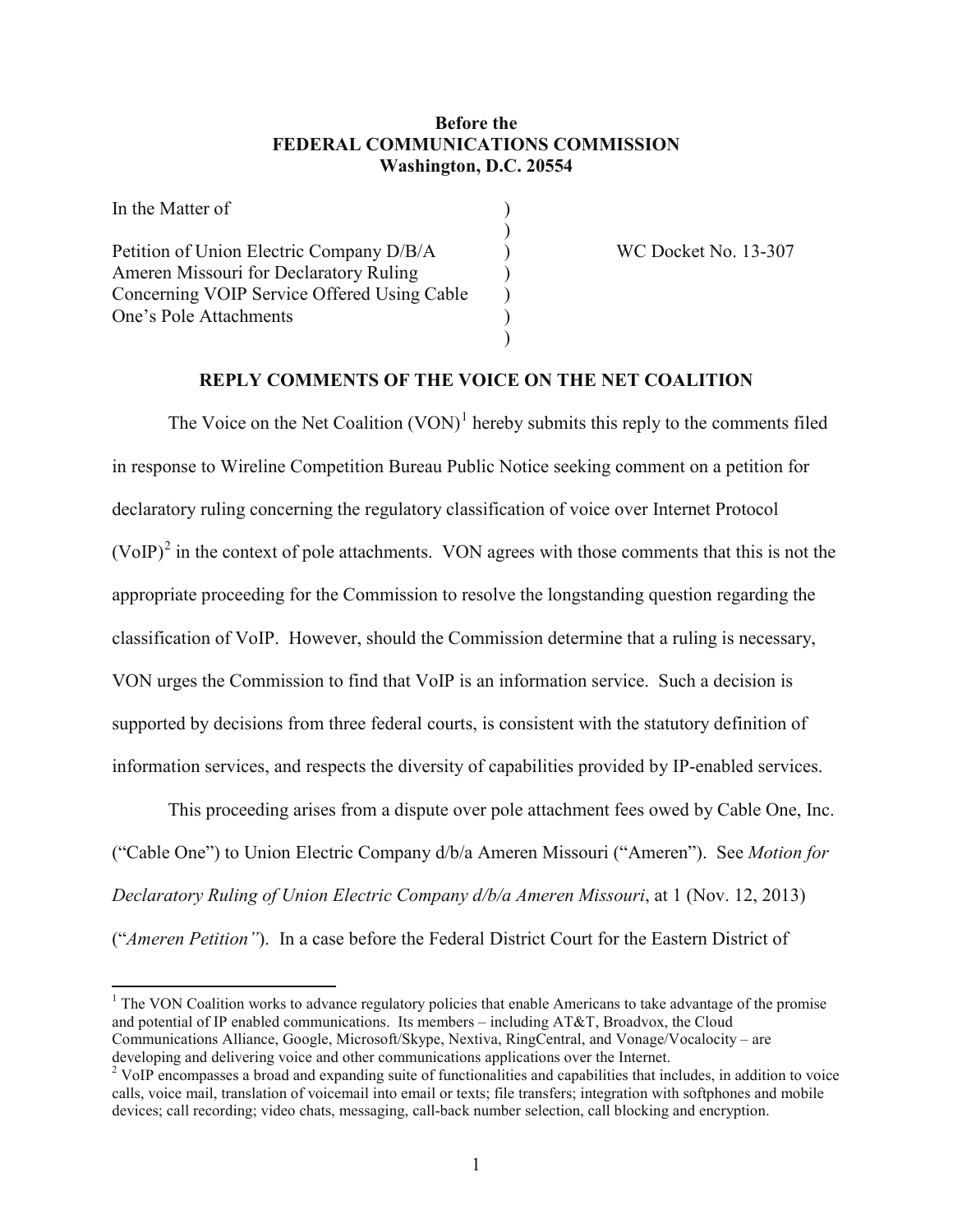Missouri, Ameren alleges that Cable One, by offering VoIP and other services via its attachments to Ameren poles, offered telecommunication services, and must pay the corresponding pole attachment rate. *Id*. Cable One disagrees. *Id*.

At the direction of the Court, Ameren has asked the Commission to find that Cable One's pole attachments are telecommunications services "for purposes of determining the appropriate pole attachment rental." *Id*. at 9. Ameren disputes the necessity of involving the Commission, and questions whether the resolution of a "party-specific, and potentially non-dispositive issue,"<sup>[3](#page-1-0)</sup> is an "appropriate," use of 47 C.F.R. § 1.2(a). *Id*. at 2.

Commenters focused in part on whether the Commission must or should classify VoIP in this proceeding, how VoIP services should be classified by the Commission, and whether such a classification would be consistent with the goals and processes that the Commission has used in the past to promulgate rules relating to VoIP. AT&T Services, Inc. commented that the current matter, involving a fact-specific inquiry for specific parties, is not appropriate for determining VoIP's classification. See Comments of AT&T Services, Inc., p. 4; see also Comments of American Cable Association, p. 3. Similarly, commenters questioned whether classifying VoIP in this proceeding would be consistent with the FCC's goals of promoting broadband investment and development, and may instead expose providers to new costs. See Comments of National Cable & Telecommunications Association, p. 1-2; Comments of MediaCom Communications Corp., p. 2-3. However, Southern Electric Co., and Comptel encouraged the Commission to affirmatively determine that VoIP is a telecommunication service, at least for pole attachment purposes. Comments of Southern Electric Co., et al., p. 3; Comments of Comptel, p. 4.

<span id="page-1-0"></span><sup>&</sup>lt;sup>3</sup> Ameren states that if the Commission finds VoIP is not a telecommunication service, the issue of whether telecommunication services are provided by Cable One for pole attachment purposes will not be decided. This is because Ameren does not know the full nature of the use to which Cable One has put its pole attachments. *Ameren Petition* at 5-6. Ameren suggests that Cable One may offer pure transmission services to its business customers. *Id*.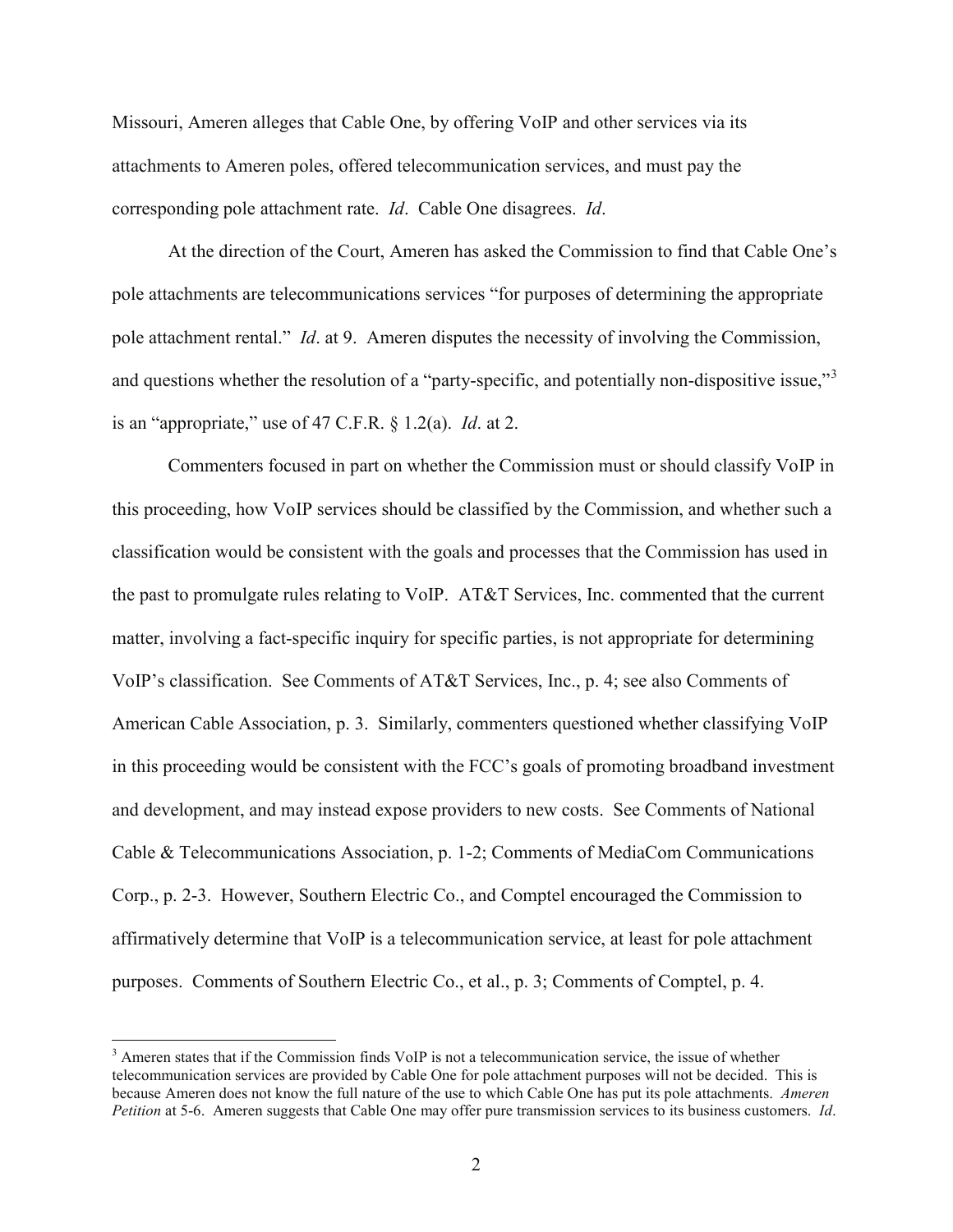#### **DISCUSSION**

The Commission should not classify VoIP in this proceeding; particularly if classification will not necessarily resolve the dispute, as suggested by Ameren. See note 3. VoIP classification is a major legal and policy issue that should be addressed in a proceeding that enables the Commission to consider all aspects of the question, rather than in a proceeding that involves only the narrow issue of pole attachments. This dispute also involves the specific facts of parties that do not and cannot represent the wide diversity of VoIP services and VoIP service providers. See note 2, infra. With this in mind it would be better to resolve the classification issue in proceedings that take the full scope of facts and issues into account, and have received widespread public comment (e.g., the IP-Enabled Services Proceeding, WC Docket 04-36).

If the Commission believes it must issue a decision in this proceeding then it must find that VoIP is an information service.

First and most importantly, three federal courts have already determined that VoIP is an information service under federal law. *See PAETEC Communications, Inc. v. CommPartners, LLC*, Civil Action No. 08-0397(JR), 2010 WL 1767193, at \*2-\*3 (D.D.C. Feb 18, 2010); *Southwestern Bell Tel., L.P. v. Missouri Pub. Serv. Comm'n*, 461 F. Supp. 2d 1055, 1081-83 (E.D. Mo. 2006), aff'd, 530 F.3d 676 (8th Cir. 2008); *Vonage Holdings Corp. v. Minnesota Pub. Utils. Comm'n*, 290 F. Supp. 2d 993, 999-1001 (D. Minn. 2003). The Courts in *PAETEC* and *Southwestern Bell* both found that interconnected VoIP was an information service for the purposes of determining whether VoIP providers were required to pay access fees for calls terminating on another carrier's network. *See PAETEC*, WL 1767193 at \*3; *Southwestern Bell*, 461 F. Supp. 2d at 1081.In *Southwestern Bell*, the court noted that non-interconnected VoIP is an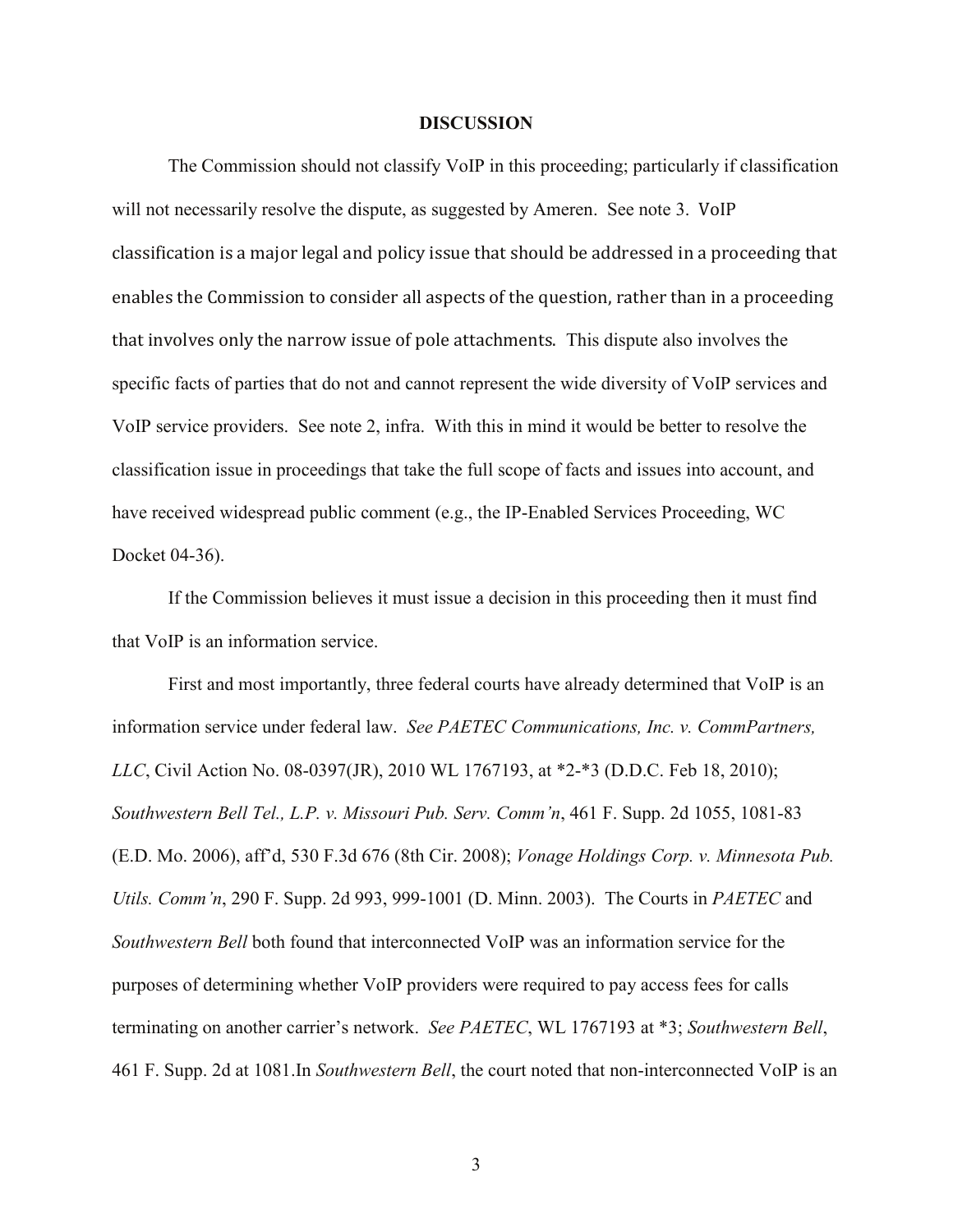information service as well, because it offers capabilities to users (e.g., "…transforming,

processing, receiving…") that are the hallmark of information services. *Southwestern Bell*, 416 F. Supp. 2d at 1082.

In *Vonage v. Minnesota*, Vonage sought relief from regulation by the Minnesota Public Utilities Commission. *See Vonage*, 290 F. Supp. 2d at 999. Vonage argued that its services are information services and that federal regulation preempted state regulation of such services. *Id*. at 1002. The Court found for Vonage, determining that VoIP is an information service, whether or not it connects to the Public Switched Telephone Network. *Id*. (citing *Universal Service Report*, 13 FCC Rcd. ¶ 46, at 11524).

In addition to the judicial precedent, VoIP should be classified as an "information service" based on a reasonable interpretation of the Communications Act. The Act defines "information service" as:

the offering of a capability for generating, acquiring, storing, transforming, processing, retrieving, utilizing, or making available information via telecommunications, and includes electronic publishing, but does not include any use of any such capability for the management, control, or operation of a telecommunications system or the management of a telecommunications service.

47 U.S.C. § 153(24). VoIP meets this definition because it offers the capability to perform a "net protocol conversion," specifically, conversion from IP to TDM, or *vice versa*. *See Southwestern Bell*, 461 F. Supp. 2d at 1082 (explaining that VoIP "involves a net protocol conversion from the digitized packets of the IP protocol to the TDM technology used on the [public switched telephone network]," and that therefore VoIP "is an information service").

In addition to the net protocol conversion, the Supreme Court has determined that services offering consumers a suite of capabilities that includes data transport integrated with features that "generaterel, acquirel, storel, transform  $[$ , process $[$ , retrievel, utilizerel, or mas electionavailable [information via telecommunications]," are information services. *National Cable &*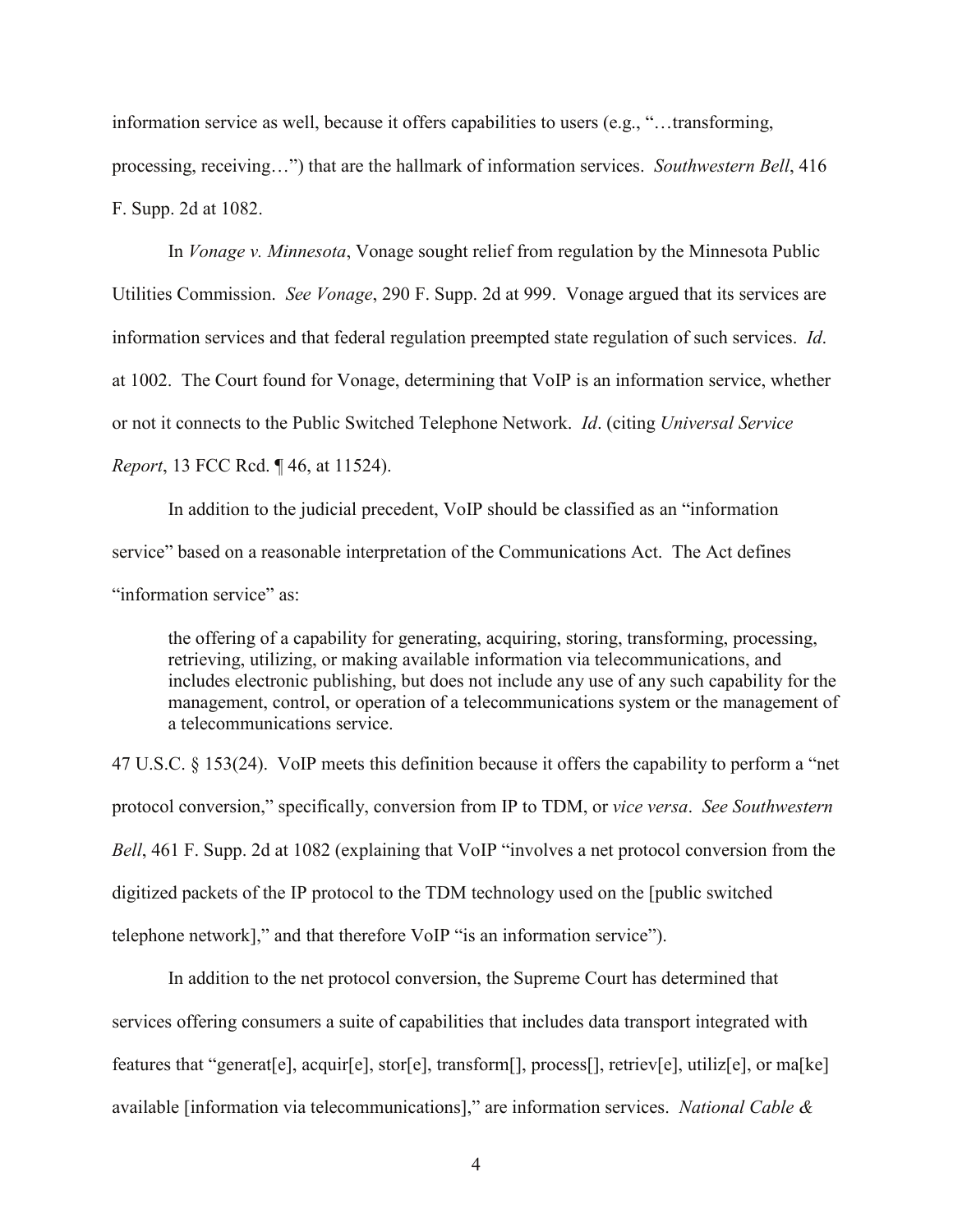*Telecommunications Association v. Brand X Internet Services*, 545 U.S. 967 (2005) ("*Brand X*") (alluding to 47 U.S.C. § 153(24)).

In *Brand X*, the FCC concluded that cable modem service is a *single* integrated information service, although that service includes "data transport elements" as well as "information-service capabilities." *See Brand X*, 545 U.S. at 977-79. Reviewing that decision, the Court explained that the test for determining whether such a service is a single information service, and not two distinct services, is to look at what the customers perceives as the finished product. If the various features are offered as a single, integrated service, without a "transparent transmission path," to provide a telecommunications service separate from any information processing, the service is properly classified as an information service. *Id*. at 990-90, 998-1000.

As the FCC recognized in the *Vonage Order*,<sup>[4](#page-4-0)</sup> the integrated features described above "are not unique" to any one VoIP service, but "are inherent features," of virtually all VoIP services, including those offered by "cable companies," and other "facilities-based provider." Vonage Order ¶¶25 n.93, 32. VoIP providers, moreover, offer these information-processing capabilities and features as part of a single, integrated service. There can be no separate offering of "telecommunications" to consumers of VoIP services.<sup>[5](#page-4-1)</sup>

The Commission should dismiss arguments that VoIP is the functional equivalent of legacy phone services, and must therefore be classified as a telecommunication service. While some features of interconnected VoIP may bear similarities to certain features of legacy phone services, interconnected VoIP also includes a broad range of capabilities and functionalities that

<span id="page-4-0"></span><sup>4</sup> Memorandum Opinion and Order, *Vonage Holdings Corp. Petition for Declaratory Ruling Concerning an Order of the Minnesota Public Utilities Commission*, 19 FCC Rcd 22404 (2004) ("*Vonage Order*"), *available at* http://goo.gl/Rv11Y.

<span id="page-4-1"></span><sup>&</sup>lt;sup>5</sup> The Commission to date has focused its regulation of interconnected VoIP on matters related to public safety and consumer protection. This light regulatory touch has been successful, resulting in a compound annual growth rate of 17 percent, with more than 40 million reported users of interconnected VoIP. Competition among interconnected VoIP providers (there are estimates of more than 500 operating in the United States) creates incentives to keep prices low and to continue developing new products and features.